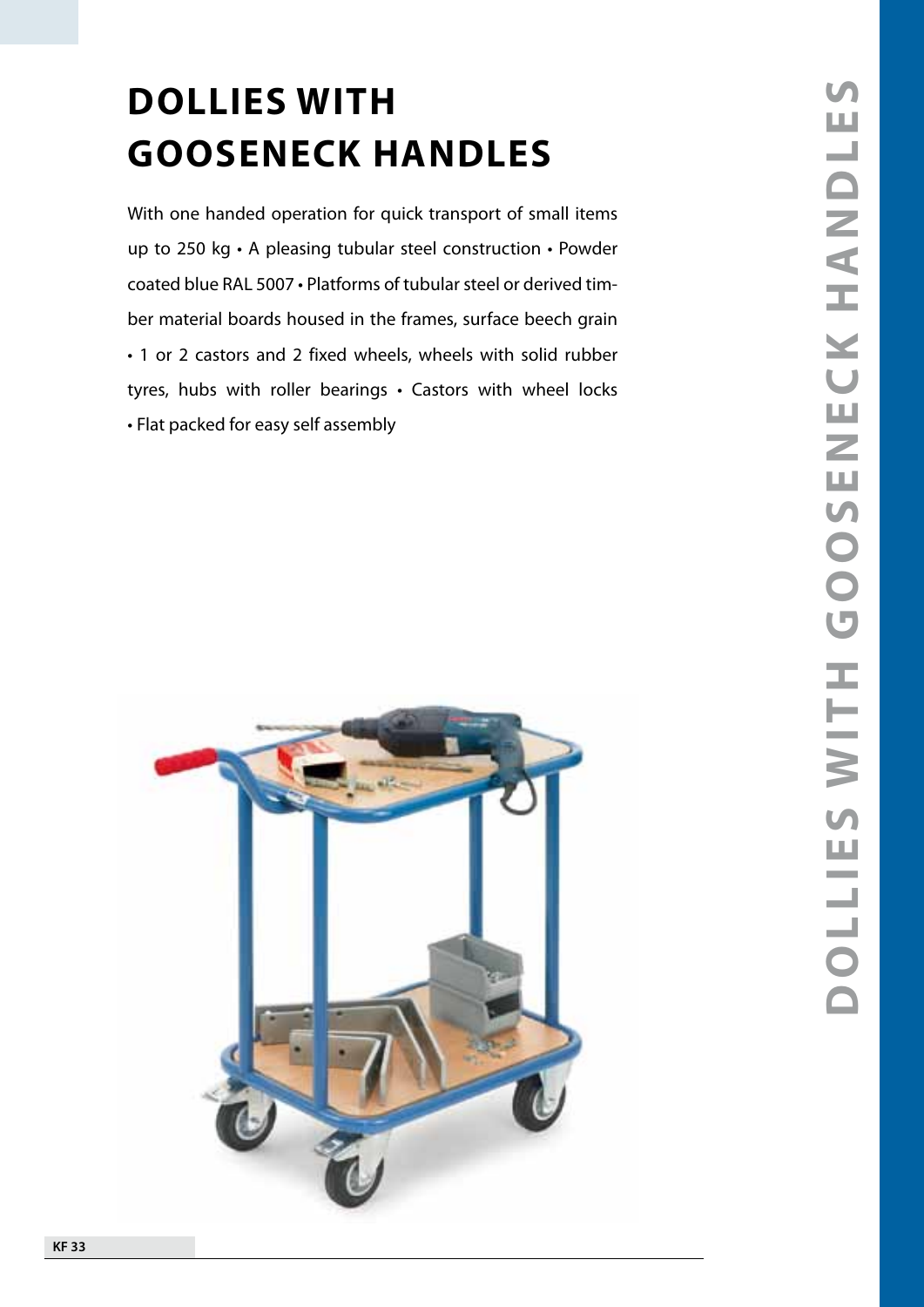# **Dollies with gooseneck handles**



Dollies made of tubular steel welded and powder-coated, blue RAL 5007, with tubular steel or wooden platform, handles bolted on, 2 castor wheels and 2 fixed wheels, solid rubber tyres, hubs with roller bearings.

Castors with wheel locks, **according to the European Standard EN 1757-3 (safety of platform trolleys).**

#### **KF 13 | KF 23**

1 castor wheel and 2 fixed wheels, solid rubber tyres, hubs with roller bearings.

#### **KF 33**

with 2 wooden platforms. Shelf heights 185/765 mm Total height 900 mm Total length 860 mm. Capacity upper shelf 100 kg.











|                        | Model           | Order no. | Capacity<br>kg | Length<br>mm | Width<br>mm | Height<br>mm | Net weight<br>kg |  |
|------------------------|-----------------|-----------|----------------|--------------|-------------|--------------|------------------|--|
| Dollies with gooseneck | <b>KF13</b>     | 1157      | 150            | 600          | 450         | 185          | 9                |  |
| handles                | <b>KF 23</b>    | 1158      | 150            | 600          | 450         | 185          | 11               |  |
|                        | KF <sub>1</sub> | 1160      | 250            | 600          | 500         | 185          | 10               |  |
|                        | KF <sub>2</sub> | 1161      | 250            | 600          | 500         | 185          | 12               |  |
|                        | <b>KF33</b>     | 1164      | 200            | 600          | 450         | 185/765      | 15               |  |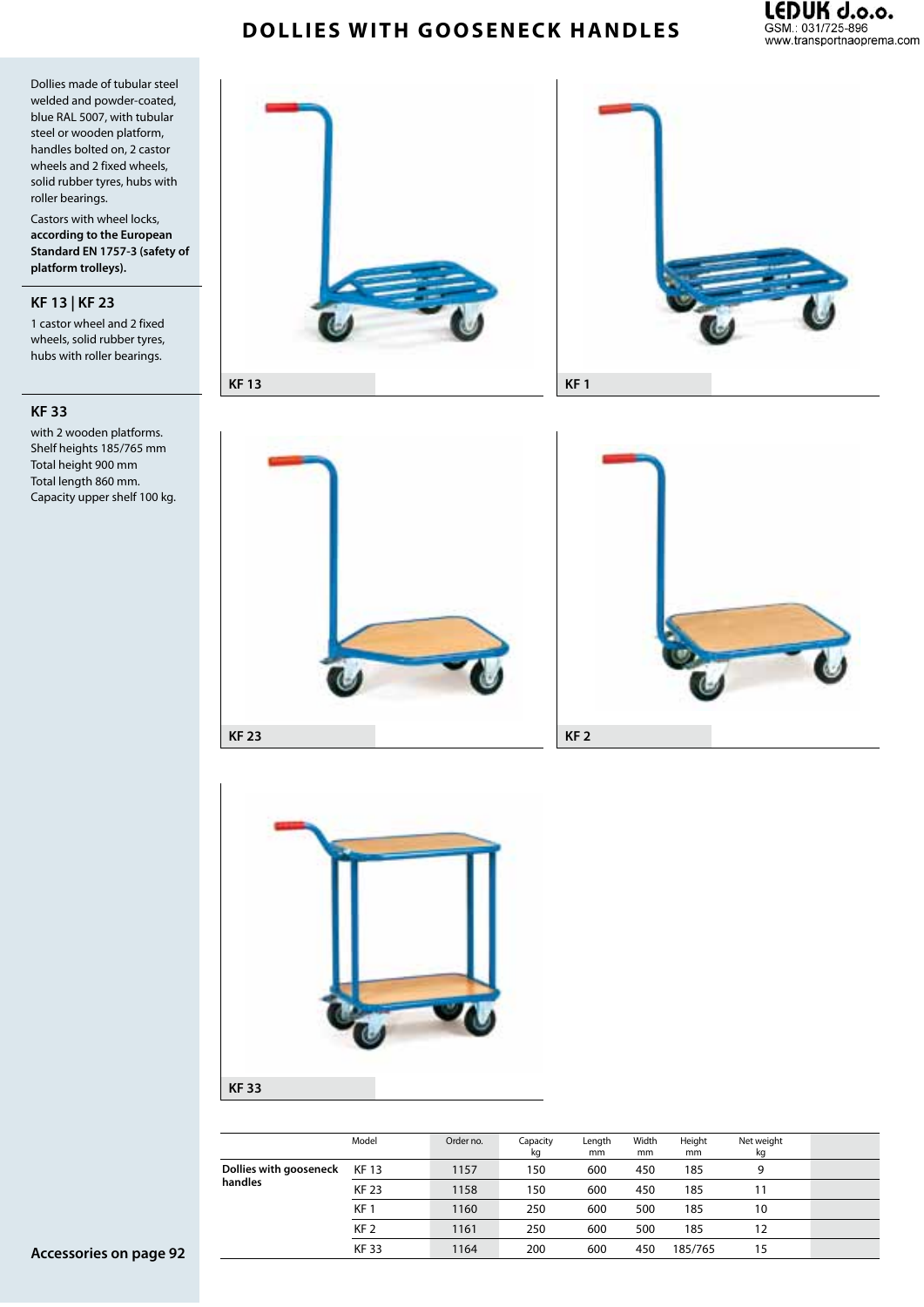# **Small Dollies | Bale cradle dollies**



#### **KF 5 | KF 6 | KF 7 | KF 8**

Dollies made of angular steel, welded, powder coated, blue RAL 5007, 4 castor wheels with solid rubber tyres, hubs with roller bearings.

2 castors with wheel locks, **according to the European Standard EN 1757-3 (safety of platform trolleys).**

- KF 5 with open frame KF 6 with wooden platform KF 61 with wooden platform KF 62 with wooden platform KF 6G with wooden platform covered with corrugated rubber KF 61G with wooden platform covered with
- corrugated rubber KF 62G with wooden platform covered with corrugated rubber
- KF 7 with chequer plate platform
- KF 8 with cradle for reels, bales etc.





**KF 5 Small dolly KF 6 | KF 61 | KF 62 Small dollies**







**KF 8 Bale cradle dolly**

|                          | Model             | Order no. | Capacity<br>kg | Length<br>mm | Width<br>mm | Height<br>mm | Solid rubber tyres<br>mm | Net weight<br>kg |  |
|--------------------------|-------------------|-----------|----------------|--------------|-------------|--------------|--------------------------|------------------|--|
| <b>Small dollies</b>     | KF <sub>5</sub>   | 1165      | 400            | 500          | 500         | 170          | $125 \times 38$          | 11               |  |
|                          | KF <sub>6</sub>   | 1166      | 400            | 500          | 500         | 190          | $125 \times 38$          | 13               |  |
|                          | KF 61             | 1169      | 400            | 600          | 600         | 190          | $125 \times 38$          | 16               |  |
|                          | KF 62             | 1170      | 400            | 700          | 700         | 190          | $125 \times 38$          | 19               |  |
|                          | KF <sub>6</sub> G | 2166      | 400            | 500          | 500         | 190          | $125 \times 38$          | 14               |  |
|                          | <b>KF 61 G</b>    | 2173      | 400            | 600          | 600         | 190          | $125 \times 38$          | 17               |  |
|                          | KF 62 G           | 2174      | 400            | 700          | 700         | 190          | $125 \times 38$          | 20               |  |
|                          | KF <sub>7</sub>   | 1167      | 400            | 500          | 500         | 170          | $125 \times 38$          | 14,5             |  |
| <b>Bale cradle dolly</b> | KF <sub>8</sub>   | 1168      | 400            | 500          | 500         | 270          | $125 \times 38$          | 13               |  |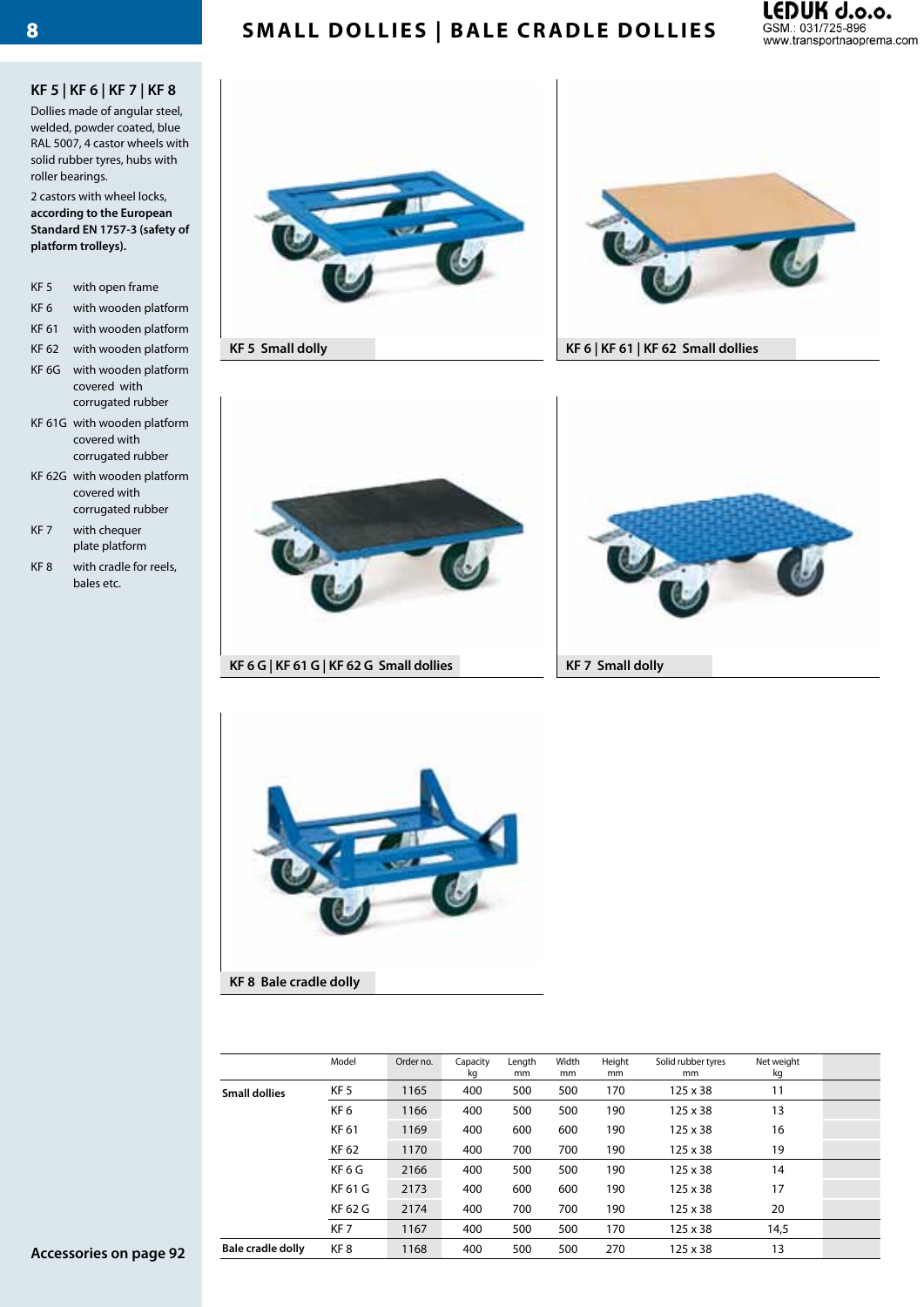**y**

**s**

# **Storeroom trolle ys**

Easy to handle trolleys, pleasing and light • For quick transport in the company and en-route up to 400 kg • Tubular steel construction • Powder coated blue RAL 5007 • Derived timber material boards housed in the frame, surface beech grain or steel sheets with nonslip cover • 2 castors and 2 fixed wheels, wheels with solid rubber tyres, hubs with roller bearings • Castors with wheel locks • Flat packed for easy self assembly



**S**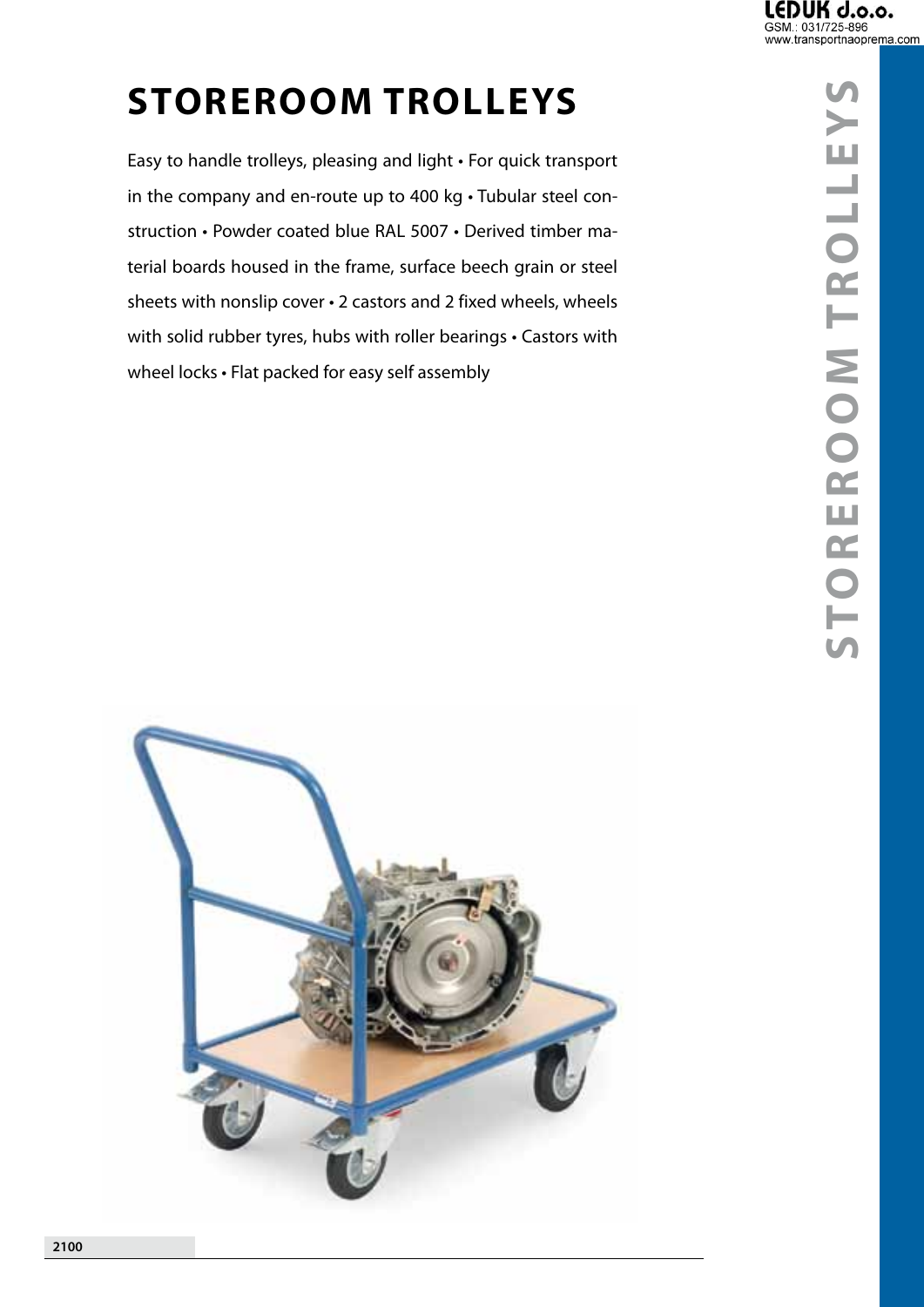# **Storeroom trolle ys | table top carts**



#### **1200 | 1202 | 2100 | 2102 Storeroom trolleys**

Tubular steel, welded construction, powder-coated, RAL blue 5007. Platform made of derived timber material board, beech decor surface. 2 castor wheels and 2 fixed wheels, solid rubber tyres, hubs with roller bearings.

Castors with wheel locks, **according to the European Standard EN 1757-3 (safety of platform trolleys).**

#### **Table top carts**

Modular system, platform and pushbar with screw connection, upper shelves can be inserted. Disassembled on delivery. Welded tubular or sectional steel construction, powder-coated, RAL blue 5007 only. Shelves made of derived timber material board, beech decor surface, 2 castor wheels and 2 fixed wheels, solid rubber tyres, hubs with roller bearings.

Castors with wheel locks.

#### **1600 | 1602**

Shelf heights: 185/810 mm. Capacity upper shelf 80 kg.

#### **1800 | 1802**

Construction as above, but with 3 shelves. Shelf heights: 185/500/810 mm. Capacity upper and middle shelf 80 kg.

#### **2600 | 2602**

Top shelves with screw connection.

Height of shelves: with wheel Ø of 160 mm: 225/720 mm

with wheel Ø of 200 mm: 265/760 mm

Capacity top shelf: 120 kg.

#### **2610 | 2612**

Construction as above, but with 3 shelves.

Shelf heights wheel-Ø 160 mm: 225/473/720 mm, wheel-Ø 200 mm: 265/513/760 mm.

Capacity upper and middle shelf 120 kg.







**1200 | 1202 Storeroom trolleys 2100 | 2102 Storeroom trolleys**





|                           | Order no. | Capacity<br>kg | Wheel-Ø<br>mm | Outside dimensions<br>$L \times W \times H$ mm | Platform size<br>$L \times W$ mm | Net weight<br>kg |  |
|---------------------------|-----------|----------------|---------------|------------------------------------------------|----------------------------------|------------------|--|
| <b>Storeroom trolleys</b> | 1200      | 200            | 125           | 1100 x 450 x 900                               | 850 x 450                        | 15               |  |
|                           | 1202      | 200            | 125           | 1250 x 600 x 900                               | 1000 x 600                       | 20               |  |
|                           | 2100      | 400            | 160           | 1030 x 505 x 945                               | 850 x 500                        | 21               |  |
|                           | 2102      | 400            | 200           | 1180 x 705 x 985                               | 1000 x 700                       | 29               |  |
| Table top carts           | 1600      | 200            | 125           | 1030 x 500 x 1010                              | 850 x 500                        | 25               |  |
|                           | 1602      | 200            | 125           | 1180 x 600 x 1010                              | 1000 x 600                       | 28               |  |
|                           | 1800      | 200            | 125           | 1030 x 500 x 1010                              | 850 x 500                        | 34               |  |
|                           | 1802      | 200            | 125           | 1180 x 600 x 1010                              | 1000 x 600                       | 40               |  |
|                           | 2600      | 300            | 160           | 970 x 505 x 960                                | 850 x 500                        | 29               |  |
|                           | 2602      | 400            | 200           | 1120 x 705 x 1000                              | 1000 x 700                       | 41               |  |
|                           | 2610      | 300            | 160           | $970 \times 505 \times 960$                    | 850 x 500                        | 36               |  |
|                           | 2612      | 400            | 200           | 1120 x 705 x 1000                              | 1000 x 700                       | 51               |  |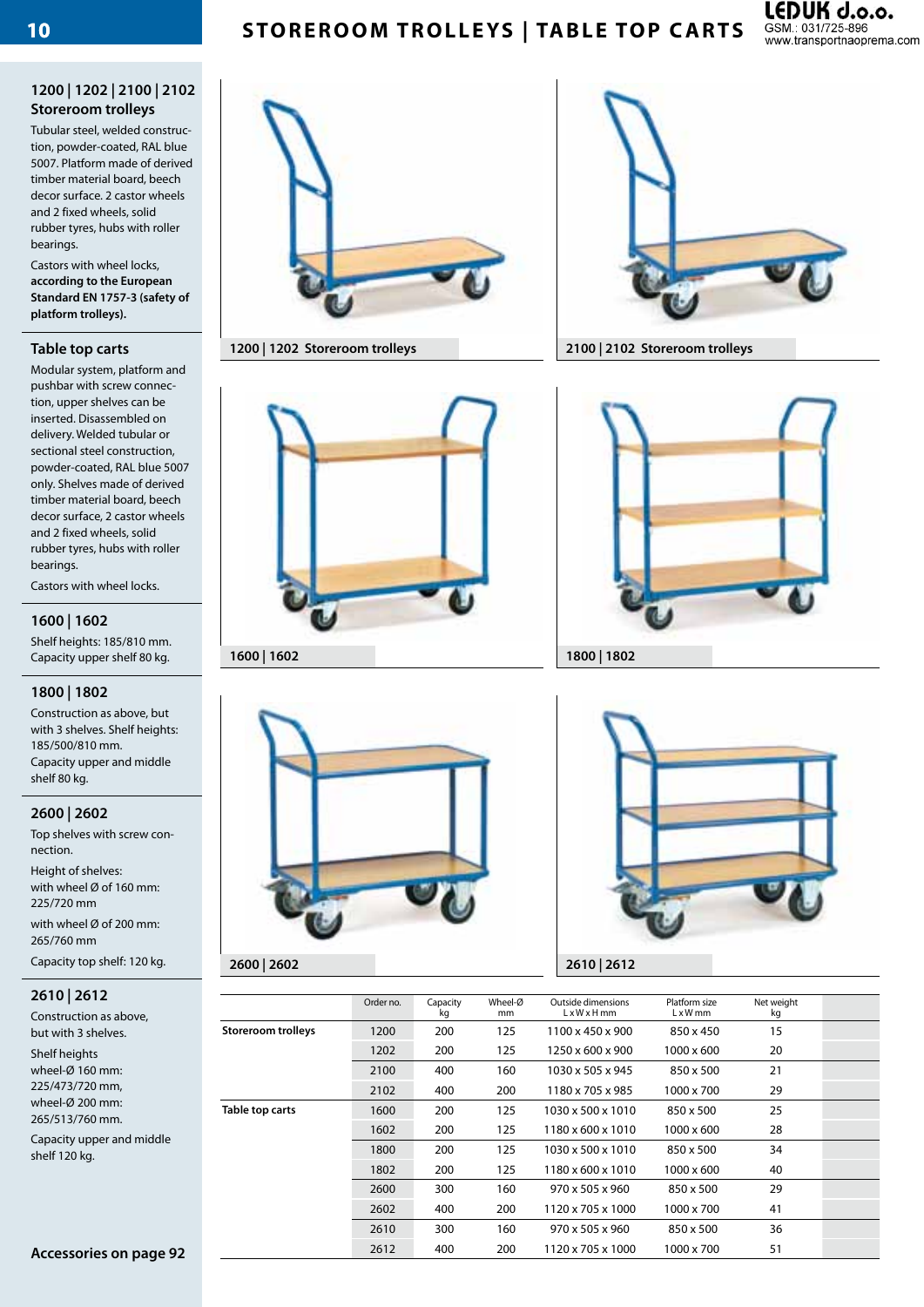# **ALUMINUM** | ALL-STEEL | PLASTIC PLATFORM TROLLEYS **105M.:** 031/725-896 **11/725-896 120** WWW.transportnacoprema.com













|                            | Order no. | Capacity<br>kg | Wheel-Ø<br>mm | Outside dimensions<br>$L \times W \times H$ mm | Platform size<br>$L \times B$ mm | Net weight<br>kg |  |
|----------------------------|-----------|----------------|---------------|------------------------------------------------|----------------------------------|------------------|--|
| Aluminium platform trolley | 3120      | 150            | 100           | 760 x 495 x 860                                | 740 x 480                        | 10               |  |
| <b>All-steel trolleys</b>  | 3100      | 150            | 100           | 760 x 495 x 860                                | 740 x 480                        | 12,5             |  |
|                            | 3101      | 250            | 125           | $920 \times 630 \times 860$                    | $910 \times 610$                 | 18,5             |  |
|                            | 3112      | 120            | 100           | 760 x 495 x 860                                | 740 x 480                        | 21               |  |
|                            | 3113      | 120            | 100           | 760 x 495 x 860                                | 740 x 480                        | 26               |  |
| Plastic platform trolley   | 3130      | 200            | 125           | 815 x 540 x 890                                | 810 x 500                        | 13               |  |
|                            | 3132      | 200            | 125           | 815 x 540 x 890                                | 810 x 500                        | 18,5             |  |

.EDUK d.o.o.

#### **3120 Aluminium platform trolley**

with foldable tubular push handle, closed platform with anti-slip surface, sturdy rounded edge profiles. Tubular push handle with wide strut and sturdy hinged mounting.

2 castor and 2 fixed wheels, solid rubber tyres blue grey (trackless), hubs with plain bearing. Castors with wheel locks.

Flat packed delivery.

#### **3100 | 3101 All-Steel trolleys**

Shelves made of pressed steel plate, powder coated blue RAL 5007, with adhered anti-slip covering and all round protective strip. Foldable tubular push handle, with wide cross strut, powder coated, finished bright galvanized.

2 castor and 2 fixed wheels, solid rubber tyres blue-grey (trackless). Castors with wheel locks.

Hubs with plain bearing.

Flat packed delivery.

#### **3112 | 3113**

Table top cart with 2 or 3 shelves. Fixed tubular push handle, bright galvanized.

Shelf heights: 3112 = 140 and 655 mm 3113 = 140, 390, 655 mm Total height: 860 mm

#### **Plastic platform trolley**

Platforms made of plastic with anti-slip surface. In blue colour. Tubular push handle. 2 castor and 2 fixed wheels, solid rubber tyres blue-grey "trackless", hubs with plain bearing. Flat packed delivery.

#### **3130**

Foldable tubular push handle, with wide cross strut and finished bright galvanized.

#### **3132**

Table top cart with 2 shelves, tubular push handle, fixed, bright galvanized. Shelf heights: 175 and 715 mm Total height: 890 mm

*Accessories on page 92 are not available for these trolleys on page 11.*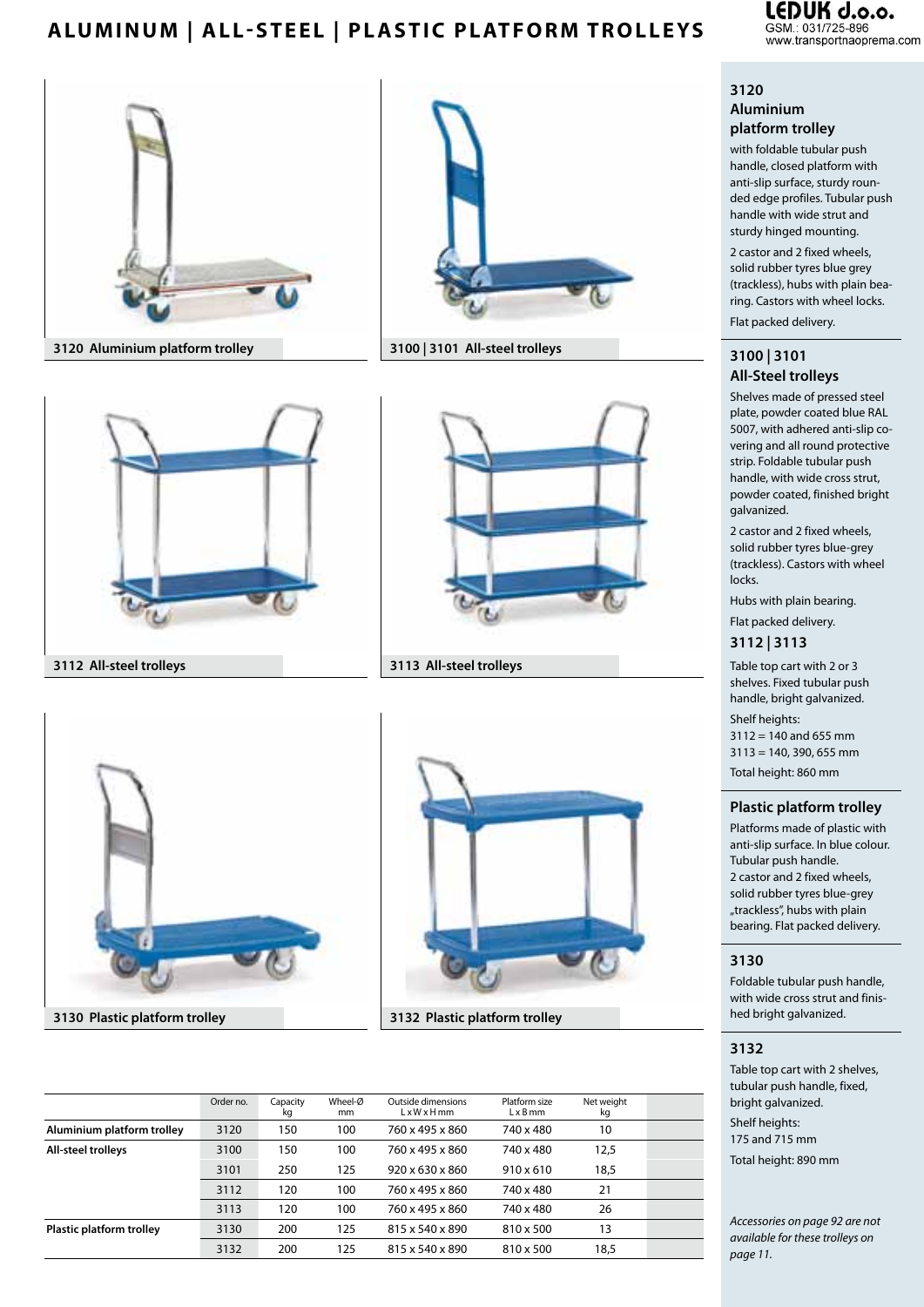

# **Collapsible carts**

Easy to handle and space saving • Practical en route • Simple to store • Up to 250 kg load capacity • Tubular steel construction • Powder coated blue RAL 5007 • Derived timber material boards housed in the frame • Surface beech grain • Or tubular aluminium construction • Quintet pattern aluminium plate housed in the frame • Handle bar with self locking mechanism • Release by foot control • 2 castors and 2 fixed wheels, solid rubber tyres, hubs with roller bearings• Castors with wheel locks• Flat packed delivery in a practical box

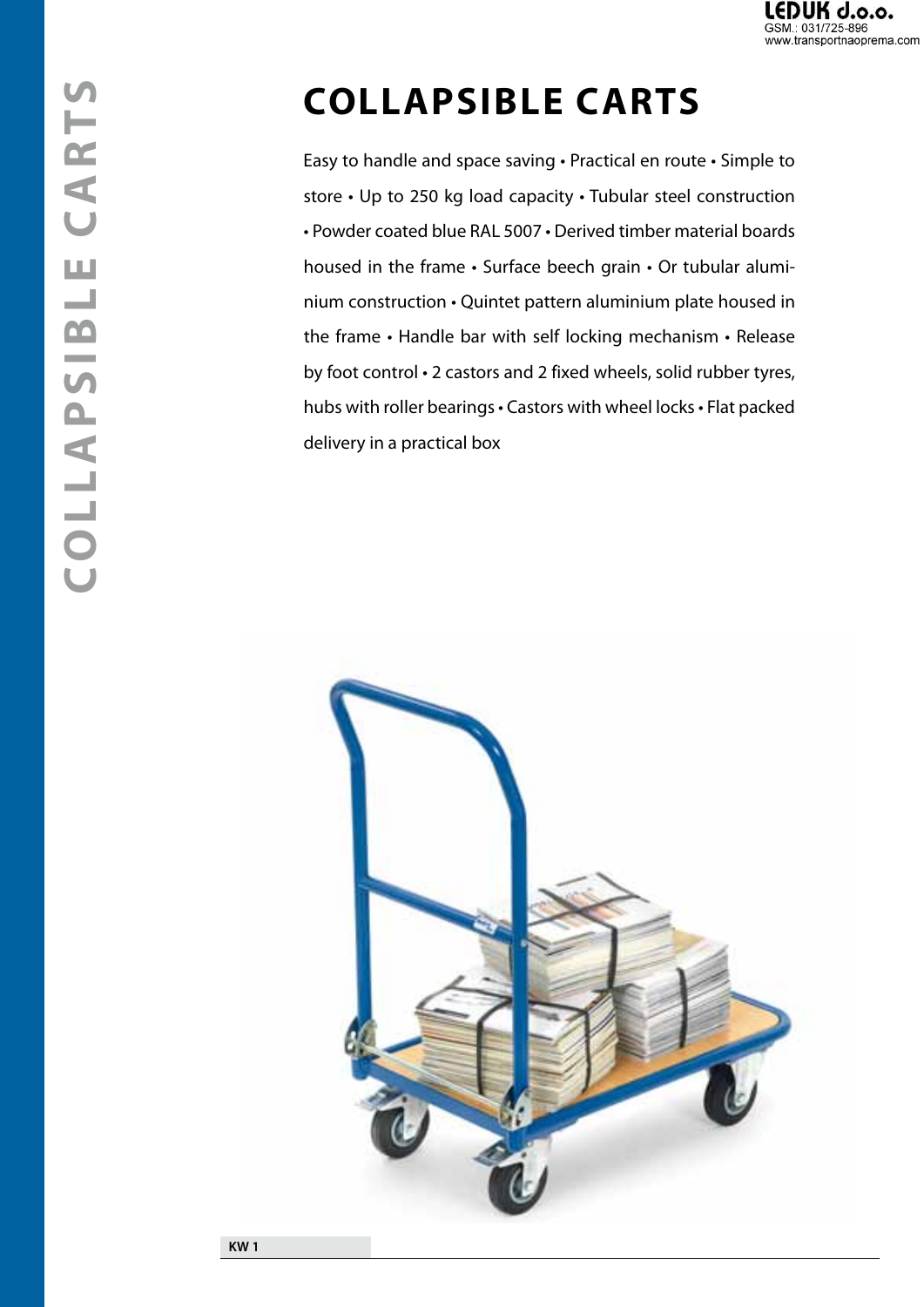

# **COLLAPSIBLE CARTS** STEEL | ALU | OPTILINER SSM: 031/725-896





#### **KW 1 | KW 11**

Tubular steel cart, powder coated, with platform made of derived timber material boards. Surface beech grain. Handlebar folds onto platform.

2 castor wheels and 2 fixed wheels, with solid rubber tyres, hubs with roller bearings.

Castors with wheel locks, **according to the European Standard EN 1757-3 (safety of platform trolleys).** 

#### **KW 2 | KW 12**

Tubular aluminium cart with aluminium platform, otherwise as KW 1.

#### **KW 3 | KW 13**

as KW1, but with 2 handlebars foldable onto platform.

#### **KW 4 | KW 14**

as KW 3, but with additional foldable table platform made of steel tube, platform made of derived timber material boards. Shelf heights: 

KW 4 = 190/850 mm KW 14 = 240/900 mm.

Capacity upper platform 80 kg.

#### **Optiliner**

This ideal handle is the ergonomic alternative to the classical pushbar. The Optigrip does not tire the user, but enhances his performance.

Construction as collapsible carts, but with red derived timber material boards surface. 

#### **3301**

loading height: 225 mm, total height: 975 mm, total height hinged: 350 mm.

#### **3601**

as Optiliner but without hinged grip. Shelf heights 225/800 mm. Capacity upper shelf 200 kg.









|                                   | Model           | Order no. | Capacity<br>kg | Wheel-Ø<br>mm | Platform size<br>$L \times W$ mm | Outside dimensions<br>LxWxHmm | Net weight<br>kg |  |
|-----------------------------------|-----------------|-----------|----------------|---------------|----------------------------------|-------------------------------|------------------|--|
| <b>Collapsible carts</b>          | KW <sub>1</sub> | 1132      | 150            | 125           | 720 x 450                        | 815 x 470 x 930               | 16               |  |
|                                   | <b>KW11</b>     | 1154      | 250            | 160           | $900 \times 600$                 | 995 x 620 x 930               | 25               |  |
|                                   | KW <sub>2</sub> | 1133      | 150            | 125           | 720 x 450                        | 815 x 470 x 930               | 11               |  |
|                                   | <b>KW12</b>     | 1134      | 150            | 160           | $900 \times 600$                 | 995 x 620 x 930               | 18               |  |
|                                   | KW <sub>3</sub> | 1130      | 150            | 125           | 720 x 450                        | 875 x 470 x 930               | 19               |  |
|                                   | <b>KW13</b>     | 1137      | 250            | 160           | $900 \times 600$                 | 1055 x 620 x 930              | 32               |  |
|                                   | KW <sub>4</sub> | 1140      | 150            | 125           | 720 x 450                        | 895 x 470 x 895               | 25               |  |
|                                   | <b>KW14</b>     | 1141      | 250            | 160           | $900 \times 600$                 | 1075 x 620 895                | 40               |  |
| Optiliner                         | blue/red        | 3301      | 400            | 160           | $900 \times 600$                 | 1010 x 620 x 1030             | 26               |  |
| Optiliner table top cart blue/red |                 | 3601      | 400            | 160           | $900 \times 600$                 | 1115 x 600 x 1030             | 33               |  |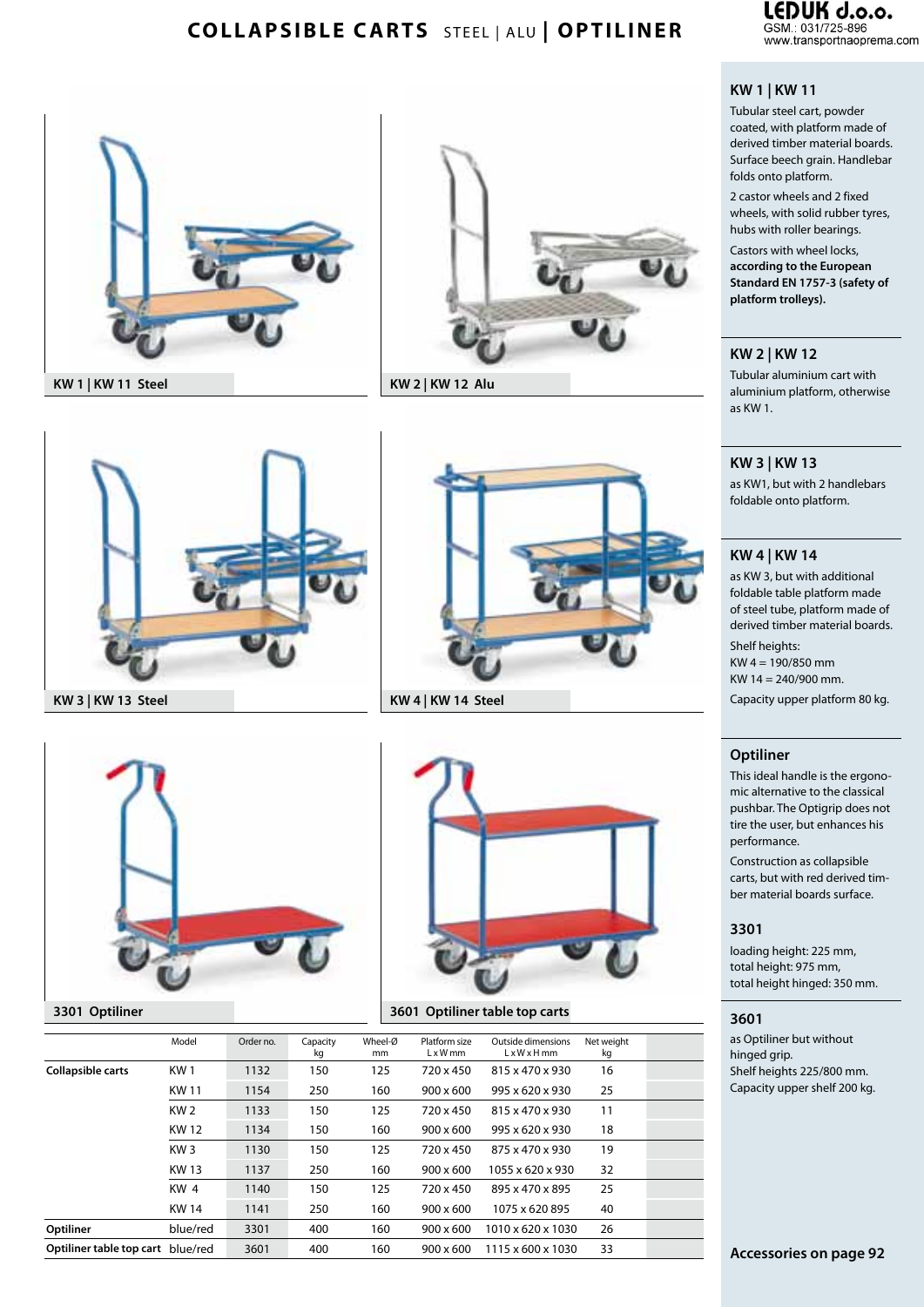# **office trolleys**

A selected programme of office trolleys in a clear design • With all basic functions, these trolleys offer a variety of practical solutions • Simple tubular steel construction with approved Bolt-Principle • High-quality powder coating in light grey or silver metallic • Sides and shelves of derived material timber board, surface plastic-coated light grey or beech grain • Smooth movement due to large quality-castors, 2 with wheels locks • Flat packed for easy self assembly



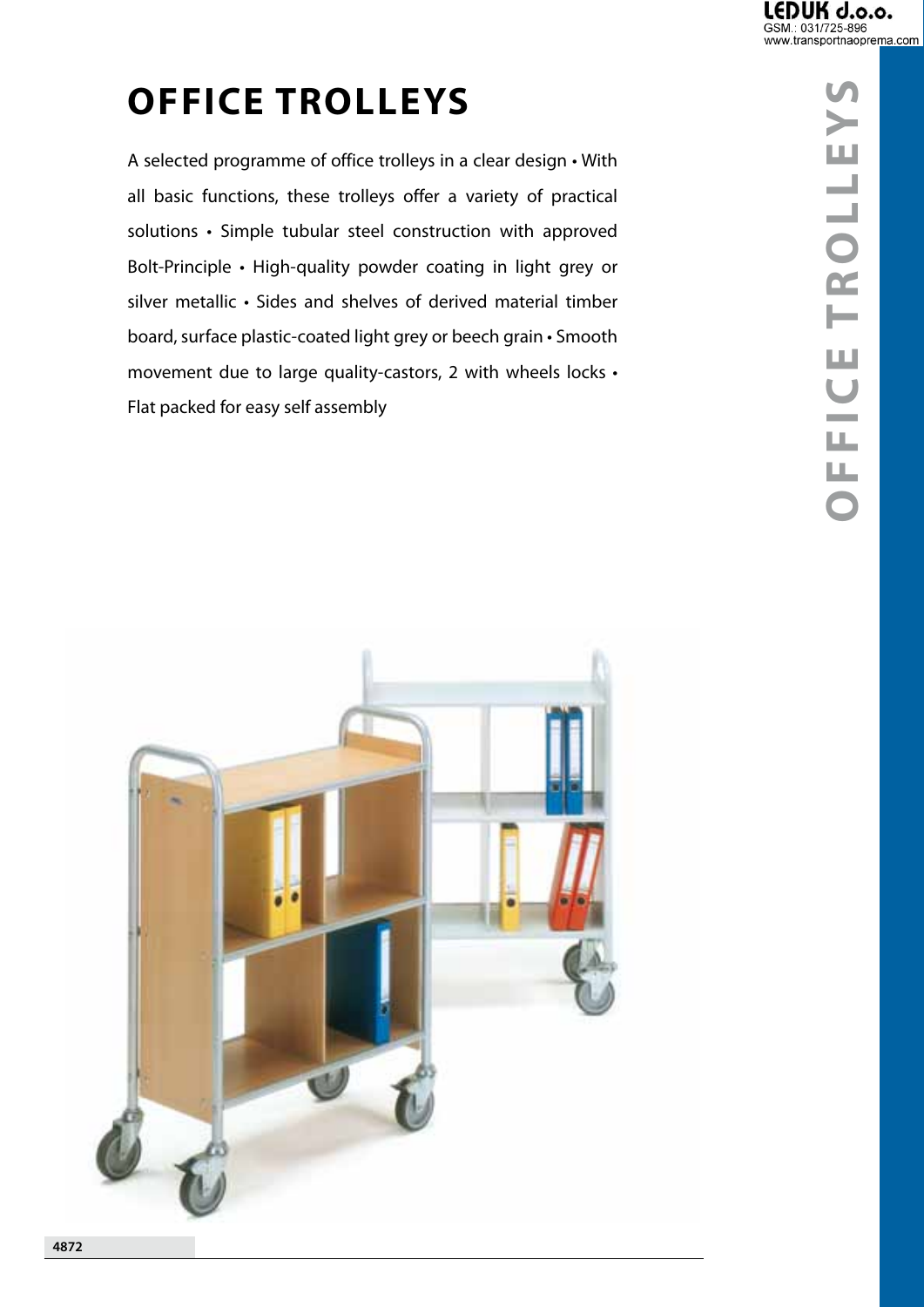# **OFFICE TROLLEYS**

## LEDUK d.o.o.<br>GSM.: 031/725-896 www.transportnaoprema.com

#### **Modular system**

Office trolleys in a bolted, tubular steel construction, powder-coated light grey RAL 7035. Shelves and panels made of derived material timber board, pale grey. 4 castor wheels, pneumatic tyres 125 x 32 mm, blue grey (trackless).

2 tyres with wheel locks, **according to the European Standard EN 1757-3 (safety of platform trolleys).**

Flat packed for easy self assembly.

Shelf heights: 260/620/980 mm Total length: 810 mm Total width: 385 mm Total heights: 1100 mm

Capacity per shelf 50 kg.

#### **4871**

with longitudinal wall (back wall).

**4872** with separating plate.

#### **4873**

with separating plate and longitudinal wall (back wall).

#### **4970 | 4971 | 4972 |4973**

construction as 4870/4871/ 4872/4873, but powder-coated in silver metallic. Shelves and panels made of derived material timber board, surface beech grain.









**4970 | 4971 | 4972 | 4973**



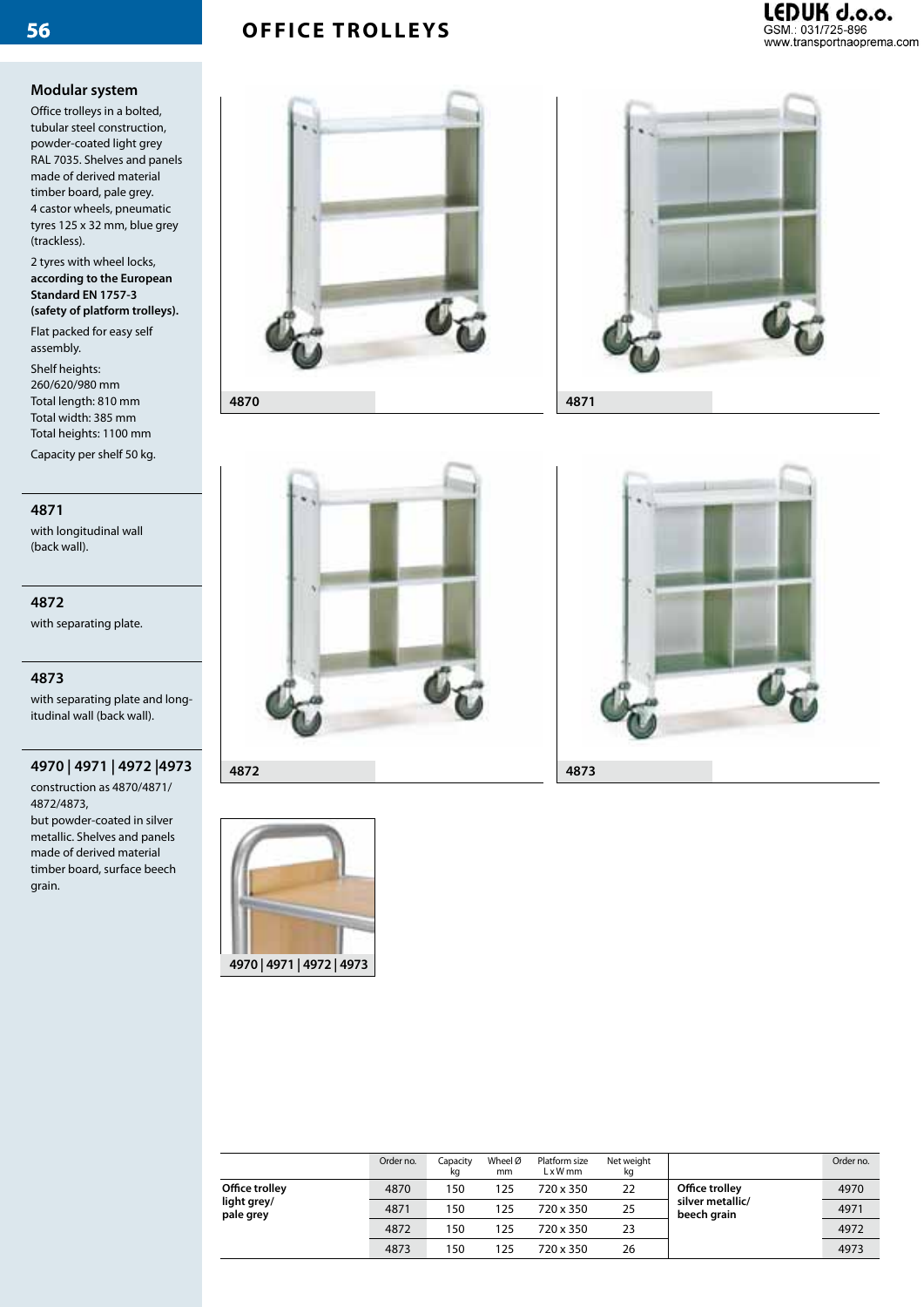### **COUK d.o.o.**<br>
GSM.: 031/725-896<br>
www.transportnaoprema.com GSM.: 031/725-896

# **OFFICE TROLLEYS**











|                                            | Order no. | Capacity<br>kg | Wheel Ø<br>mm | Platform size<br>$L \times W$ mm | Net weight<br>kg |                                 | Order no. |
|--------------------------------------------|-----------|----------------|---------------|----------------------------------|------------------|---------------------------------|-----------|
| Office trolley<br>light grey/<br>pale grey | 4877      | 150            | 125           | 1080 x 350                       | 29               | Office trolley                  | 4977      |
|                                            | 4878      | 150            | 125           | 1080 x 350                       | 34               | silver metallic/<br>beech grain | 4978      |
|                                            | 4880      | 150            | 125           | 800 x 500                        | 19               |                                 | 4980      |
|                                            | 4882      | 150            | 125           | $800 \times 500$                 | 24               |                                 | 4982      |

#### **Modular system**

Office trolleys in a bolted, tubular steel construction, powder-coated light grey RAL 7035. Shelves and panels made of derived material timber board, pale grey. 4 castor wheels, pneumatic tyres 125 x 32 mm, blue grey (trackless). 2 tyres with wheel lock, **according to the European Standard EN 1757-3 (safety of platform trolleys).** 

Flat packed for easy self assembly.

#### **4877 | 4878**

Shelf heights: 260/620/980 mm Total length: 1165 mm Total width: 385 mm Total heights: 1100 mm Capacity per shelf 50 kg.

#### **4877**

with 2 separating plates.

#### **4878**

with 2 separating plates and 1 longitudinal wall (back wall).

#### **4880 | 4882**

Shelf heights: 260/530/800 mm Total length: 900 mm Total width: 535 mm Total heights: 925 mm Capacity per shelf 50 kg.

#### **4977 | 4978 | 4980 | 4982**

Construction as 4870/4871/ 4872/4873, but powdercoated in silver metallic. Shelves and panels made of derived material timber board, surface beech grain.